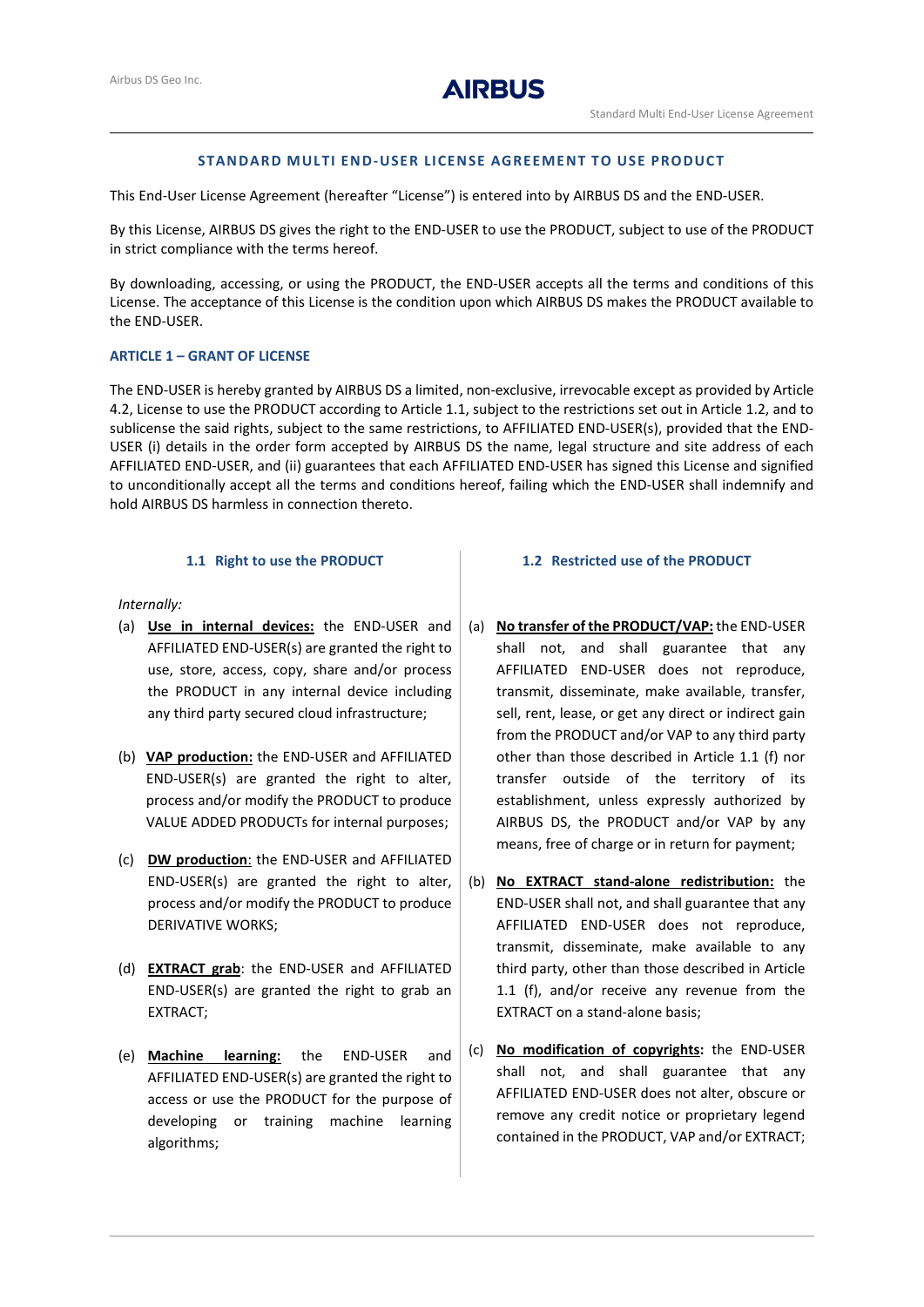<span id="page-1-0"></span>(f) **Sharing with CONTRACTORS**: the END-USER and AFFILIATED END-USER(s) are granted the right to make the PRODUCT and/or any VAP available to CONTRACTORS, subject to them agreeing in writing, in advance (i) to be bound by the same limitations on use as applicable to the END-USER and/or AFFILIATED END-USER, and (ii) to return the PRODUCT and/or VAP to the END-USER and/or AFFILIATED END-USER, and to keep no copy thereof, upon completion of their engagement.

#### *Externally:*

- (g) **DW distribution:** the END-USER and AFFILIATED END-USER(s) own and may freely distribute DERIVATIVE WORKS to third parties;
- (h) **EXTRACT insertion and display:** the END-USER and AFFILIATED END-USER(s) are granted the right to embed EXTRACT(s) into a DW (e.g. inserting into a paper report, .pdf or similar for contextualization/illustration purposes) or display EXTRACT(s) on a public website (e.g. for promotion purposes).
- (d) **No disclosure of competitive analysis:** the END-USER shall not, and shall guarantee that any AFFILIATED END-USER does not publish or communicate in any way a competitive analysis (such as benchmarking) of any PRODUCT, VAP and/or EXTRACT;
- (e) **No reverse engineering**: the END-USER shall not, and shall guarantee that any AFFILIATED END-USER does not use or combine any EXTRACT for the purpose of recreating the PRODUCT or similar data.

All rights not expressly granted by AIRBUS DS under Articl[e 1.1](#page-0-0) are hereby retained by AIRBUS DS. The END-USER and AFFILIATED END-USER(s) shall not do anything not expressly permitted under Articl[e 1.1.](#page-0-0)

#### **ARTICLE 2 – INTELLECTUAL PROPERTY RIGHTS**

#### **2.1 Property of the content and credit attribution**

The data contained in the PRODUCT remain the property of each corresponding entity mentioned in Article 2.2.1. The PRODUCT, VAP and/or EXTRACT, when printed or displayed in accordance with Articl[e 1.1,](#page-0-0) shall include the credits listed in Article 2.2.1 conspicuously displayed.

#### **2.2 Intellectual Property Law**

2.2.1 The PRODUCT is protected by the copyright law detailed in the table below and international copyright laws, as applicable.

| <b>PRODUCT</b> | Entity owner                                    | Credit attribution                                                           | Protected under<br>copyright law |
|----------------|-------------------------------------------------|------------------------------------------------------------------------------|----------------------------------|
| SPOT 1 to 5    | d'Études<br>Centre National<br>Spatiales (CNES) | "©<br><b>CNES</b><br>οf<br>(year<br>acquisition), Distribution<br>Airbus DS" | French law                       |
| SPOT 6 and 7   | Airbus DS                                       | "© Airbus DS (year of<br>acquisition)"                                       | French law                       |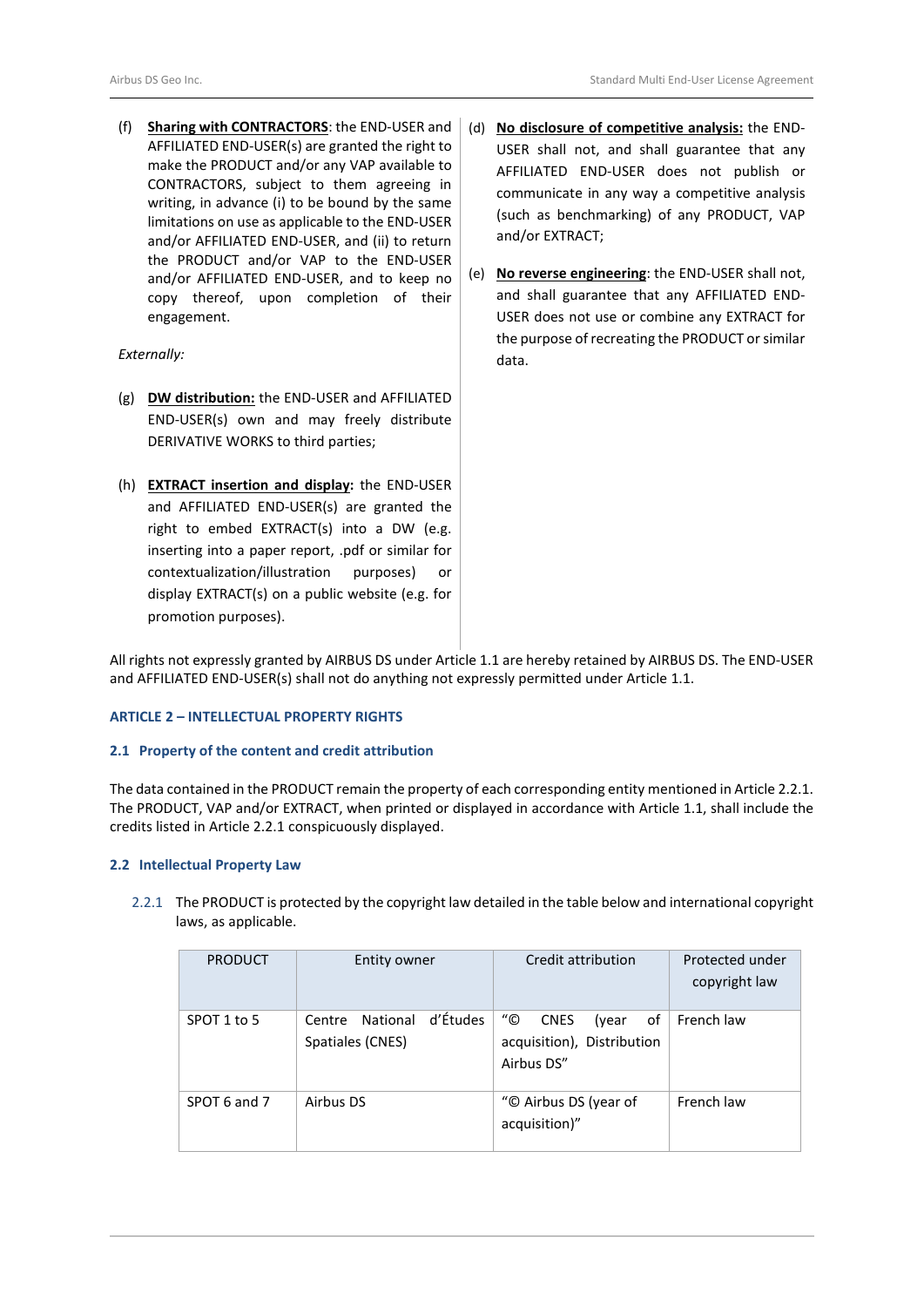| Pléjades     | d'Études<br>Centre National | "©<br><b>CNES</b><br>(year | of $\vert$ French law |
|--------------|-----------------------------|----------------------------|-----------------------|
|              | Spatiales (CNES)            | acquisition), Distribution |                       |
|              |                             | Airbus DS"                 |                       |
|              |                             |                            |                       |
| Pléjades Neo | Airbus DS                   | "© Airbus DS (year of      | French law            |
|              |                             | acquisition)"              |                       |
|              |                             |                            |                       |

2.2.2 The PRODUCT and the satellite imagery data contained therein are further protected by articles L.341- 1 to 343-7 of the French Code of Intellectual Property Law as amended by the statute of 1 July 1998 relative to database copyright, and by similar statutes in European countries that have incorporated EU Directive n°96/9 of 11 March 1996 on database copyright into their laws.

### **ARTICLE 3 – WARRANTY – LIABILITY**

- <span id="page-2-1"></span>**3.1 Warranty.** AIRBUS DS warrants that it has sufficient ownership rights in the PRODUCT to make it available to the END-USER and AFFILIATED END-USER(s) under the terms of this License.
- **3.2 Disclaimer.** AIRBUS DS does not warrant that the PRODUCT is free of bugs, errors, defects or omissions, and that operation of the PRODUCT will be error-free or uninterrupted or that any issues will be corrected. It does not warrant that the PRODUCT shall meet the END-USER's and/or AFFILIATED END-USER(s)'s requirements or expectations or shall be fit for the END-USER's and/or AFFILIATED END-USER(s)'s intended purposes. There are no express or implied warranties of fitness or merchantability given in connection with the use of the PRODUCT or any other warranty. AIRBUS DS disclaims all other warranties or liabilities not expressly provided in Article [3.1.](#page-2-1)
- **3.3 Liability.** In no event shall AIRBUS DS, nor its licensors, be liable for any claim, damage or loss incurred by the END-USER and/or AFFILIATED END-USER(s), including without limitation indirect, compensatory, consequential, incidental, special or punitive damages arising out of the use of or inability to use the PRODUCT, and shall not be subject to legal action in this respect. The financial cumulative liability of AIRBUS DS and its licensors shall in any case not exceed the fees paid by END-USER for the PRODUCT(s) giving rise to the claim.

#### **ARTICLE 4 – TERM AND TERMINATION**

- **4.1 License term.** This License is perpetual, unless terminated pursuant to Articl[e 4.2,](#page-2-0) or as otherwise specified as part of the agreement or subscription to which this License belongs.
- <span id="page-2-0"></span>**4.2 Termination for END**-**USER's and/or AFFILIATED END-USER's breach of License.** AIRBUS DS may, in addition to all other remedies to which it may be entitled under this License or by law, terminate this License by notice in writing if the END-USER and/or any AFFILIATED END-USER breach any of its provisions. The END-USER shall have no claim to any kind of indemnity in this case. Upon termination of this License for breach by the END-USER and/or any AFFILIATED END-USER, the END-USER and/or AFFILIATED END-USER shall permanently delete the PRODUCT(s) and VAP(s) from all devices, destroy any copies on disk, and cease displaying any EXTRACT. Within 10 days following termination, the END-USER and/or AFFILIATED END-USER shall certify to AIRBUS DS in writing that all copies of all PRODUCT(s), VAP(s) and EXTRACT(s) have been destroyed.

## **ARTICLE 5 – GOVERNING LAW AND JURISDICTION**

This License is governed by the laws of the Commonwealth of Virginia. All disputes shall be referred to the courts of the Commonwealth of Virginia.